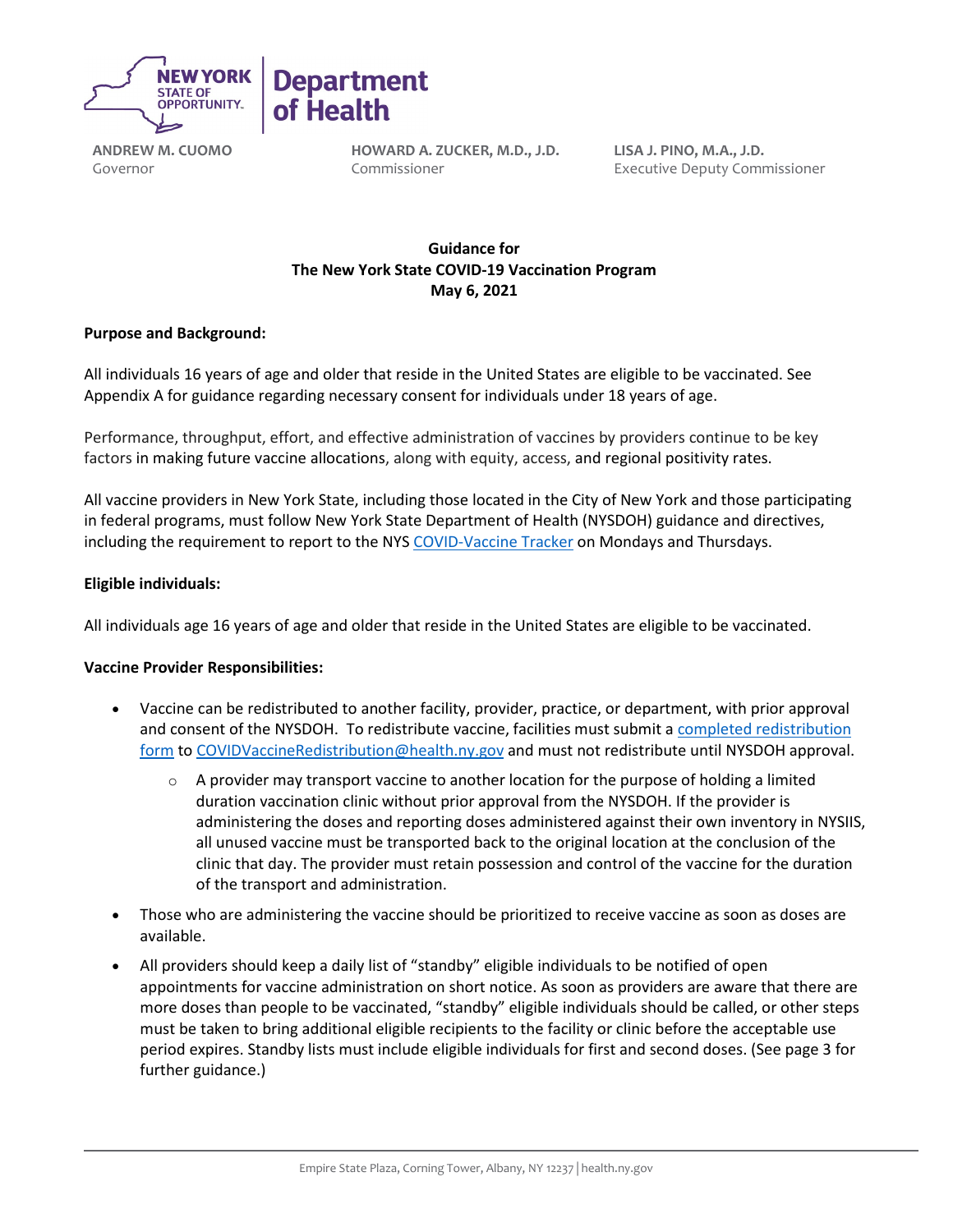- Providers should not prefill more syringes than they can use within one hour. Prefilled syringes of Pfizer-BioNTech and Moderna vaccines must be used within six hours of filling; Janssen (Johnson & Johnson) vaccine must be used within two hours of filling. Excess prefilling can lead to waste if a clinic must end early or an excessive number of recipients fail medical screening or do not show up for their appointment. Please se[e Guidance on Use of COVID-19 Vaccine Doses Remaining at End of Day or Clinic](https://coronavirus.health.ny.gov/system/files/documents/2021/01/guidance_about_to_expire_remaining_doses_of_covid_19_vaccine011321.pdf)  [for Providers Participating in the New York State COVID-19 Vaccination Program](https://coronavirus.health.ny.gov/system/files/documents/2021/01/guidance_about_to_expire_remaining_doses_of_covid_19_vaccine011321.pdf) for more information.
- All facilities or practices are required to track vaccine uptake among their staff and must furnish uptake data to the NYSDOH via HERDS survey, or as part of the daily NYS COVID Vaccine Tracker.

Each provider that receives vaccine: 

- MUST ensure that each individual they vaccinate displays evidence of completed NYS [COVID-19 Vaccine](https://forms.ny.gov/s3/vaccine)  [Form](https://forms.ny.gov/s3/vaccine) and attestation.
- Must make best efforts to use all vaccine doses within seven days of receipt by rapidly deploying it to eligible individuals.
- All vaccine administered must be reported, using the New York State Immunization Information System (NYSIIS) or the Citywide Immunization Registry (CIR) in New York City, within 24 hours of administration.
- Vaccine Administrators **must also report additional information on all those vaccinated every Monday and Thursday** using the [COVID Vaccine Tracker.](https://forms.ny.gov/s3/COVID-Vaccine-Tracker)
- With respect to **pharmacies,** pharmacists are authorized to vaccinate individuals age 16 and older for COVID-19 only, pursuant to the Seventh Amendment to Declaration Under the [Public Readiness and](https://www.phe.gov/Preparedness/legal/prepact/Pages/default.aspx)  [Emergency Preparedness \[PREP\] Act](https://www.phe.gov/Preparedness/legal/prepact/Pages/default.aspx) for Medical Countermeasures Against COVID–19.

#### **Message for COVID-19 Vaccine Clinical Trial Sites:**

As a reminder, all COVID-19 vaccines administered in the State of New York must be entered in to NYSIIS or CIR. This includes any doses administered as part of an experimental arm of a clinical trial as well as doses offered and administered to participants in the control group (originally received placebo) after the clinical trial ended or at other time points per trial protocol. Staff at the participating site of the clinical trial must provide participants with a vaccination card and enter participant's immunization history into NYSIIS/CIR as applicable. Please note that only vaccines that have been issued an Emergency Use Authorization or that have been approved by the United States Food and Drug Administration (FDA) can be entered.

#### **The Second COVID-19 Vaccine Dose**:

Pfizer-BioNTech and Moderna vaccines require two doses, whereas Janssen (Johnson & Johnson) vaccine requires only a single dose. The second dose must be administered 21 days (Pfizer-BioNTech vaccine) or 28 days (Moderna vaccine) after the first dose. To facilitate this, all providers **must** schedule the second dose appointment for recipients **at the time the first dose is administered**.

Circumstances may arise where individuals need to receive their second dose at a different location than their first. Providers who have determined that the individual cannot return to the location where they received their first dose should schedule a second dose for these individuals or coordinate with the Regional Hub Lead Hospital to find a provider who has extra second doses of the appropriate vaccine to vaccinate the individual. Vaccine availability can also be located using the [CDC Vaccine Finder Tool.](https://vaccinefinder.org/search/) Individuals should not be tasked with locating second dose appointments. This obligation is on the provider who administered the first dose.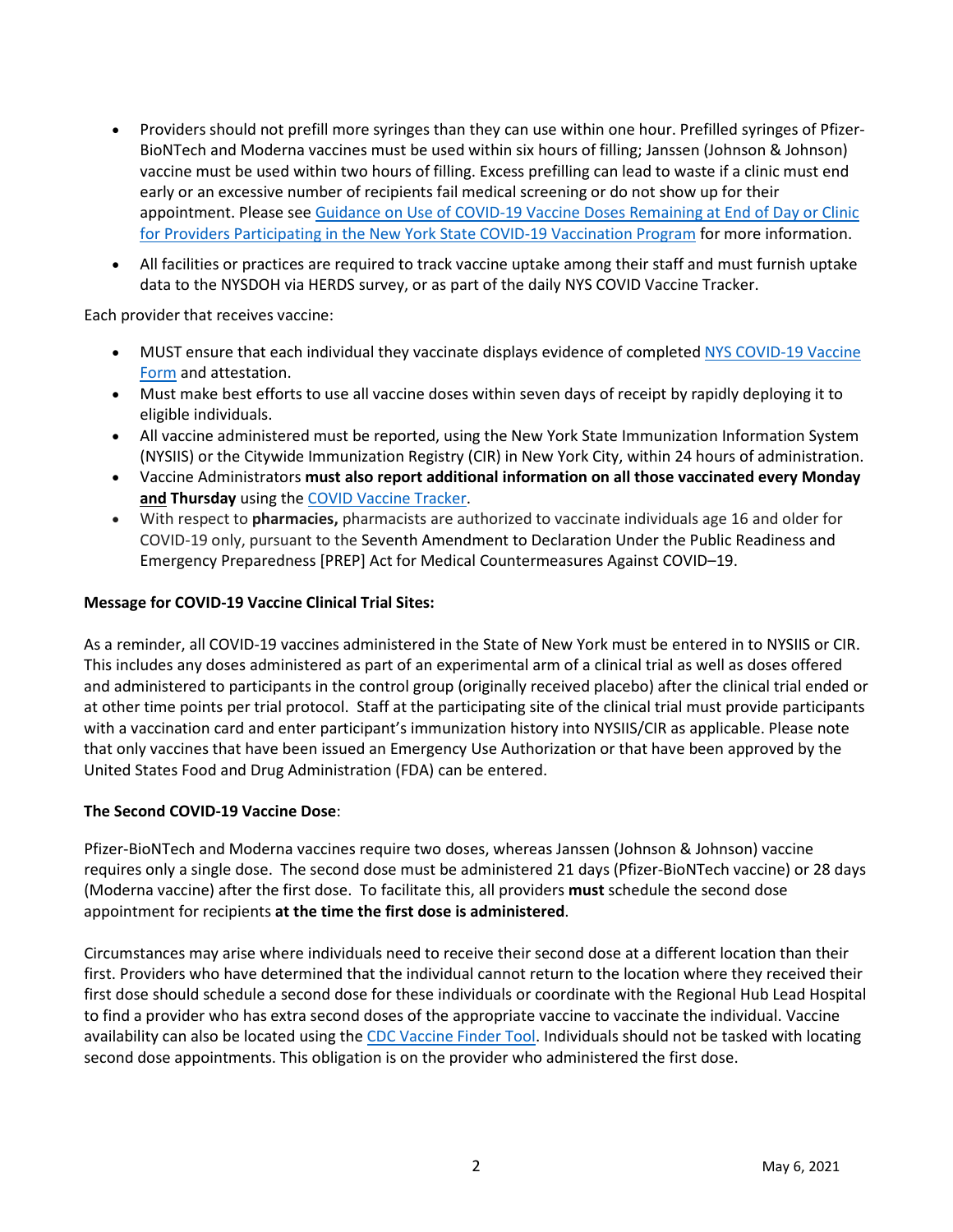## **Special Considerations for Individuals Receiving Their First Dose Outside New York State:**

Individuals who received their first dose of COVID-19 vaccine outside of New York State will not have a record of this dose in NYSIIS or CIR. Providers administering a second dose should either enter the first dose in NYSIIS/CIR as part of the historical record using data listed on the individual's COVID-19 Vaccination Record Card OR advise the patient that they should ask their primary care provider to enter their first dose into NYSIIS/CIR so the state has a full record of both doses of COVID-19 vaccine.

Individuals must receive two doses of the same vaccine (e.g., you must receive two doses of the Pfizer-BioNTech vaccine or two doses of the Moderna vaccine). They are **not** interchangeable. Please se[e Guidance for](https://coronavirus.health.ny.gov/guidance-administration-second-dose)  [Administration of the Second Dose of COVID-19 Vaccine](https://coronavirus.health.ny.gov/guidance-administration-second-dose) for additional information regarding administration of the second dose.

**Do not reserve first dose vaccine for the second dose.**A second dose allocation will be automatically shipped to your facility in time for administration of the second dose at the required interval. **The vaccine included in the second shipment must be reserved for second doses.**Facilities will be notified of the timing and quantity of the second dose shipment so that it can be separated from first doses in your inventory.

New York State has adopted the [Centers for Disease Control's \(CDC's\) Vaccine Inventory Management Guidance.](https://www.cdc.gov/vaccines/covid-19/vaccine-inventory-management.html) This guidance requires providers, on a weekly basis, to review all missed appointments, as well as any other reason for a second dose to be unused after 42 days, and to repurpose any remaining doses as first doses.

Frozen second doses that are not beyond the 42-day window for scheduled administration must NOT be used as first doses. The only second doses that may be administered as first doses are those doses that are approaching their expiration or beyond use date, and providers must follow the process outlined in the Second Dose Guidance.

Any frozen second doses that are currently beyond the 42-day window should immediately be used as first doses. These doses can be administered to any eligible individual in accordance with NYS Vaccine Program Guidance. If an individual requests a second dose after missing the 42-day window, they should still be administered a second dose. There is no need to restart the series, pursuant to CDC guidance. Providers who have insufficient vaccine to administer a second dose that was delayed beyond the 42-day window should work with their Lead Hub Hospital, which maintains a second dose waiting list.

### **Extra Doses of Pfizer-BioNTech and Moderna:**

Vials of both Pfizer-BioNTech and Moderna are expected to contain at least one extra dose of vaccine. Depending on the type of needle and syringes used, additional vaccine may remain in the vial. Vaccine administrators may use any extra vaccine that can be easily drawn up in a syringe to meet the full dose requirements. Extra vaccine fluid from more than one vial **CANNOT** be combined to produce extra doses. This is particularly important because the vaccination does not contain preservatives. Enter all vaccines given into NYSIIS/CIR, including any additional vaccines given, however do not modify inventory in anticipation of extra doses. For additional information please se[e Pfizer-BioNTech](https://coronavirus.health.ny.gov/system/files/documents/2020/12/pfizer_vaccine_guidance_doses.pdf) guidance an[d Moderna](https://coronavirus.health.ny.gov/system/files/documents/2021/01/modernaextradosepackage.pdf) guidance for extra doses. Extra vaccine has not been observed in the Janssen (Johnson & Johnson) vials beyond the expected five doses.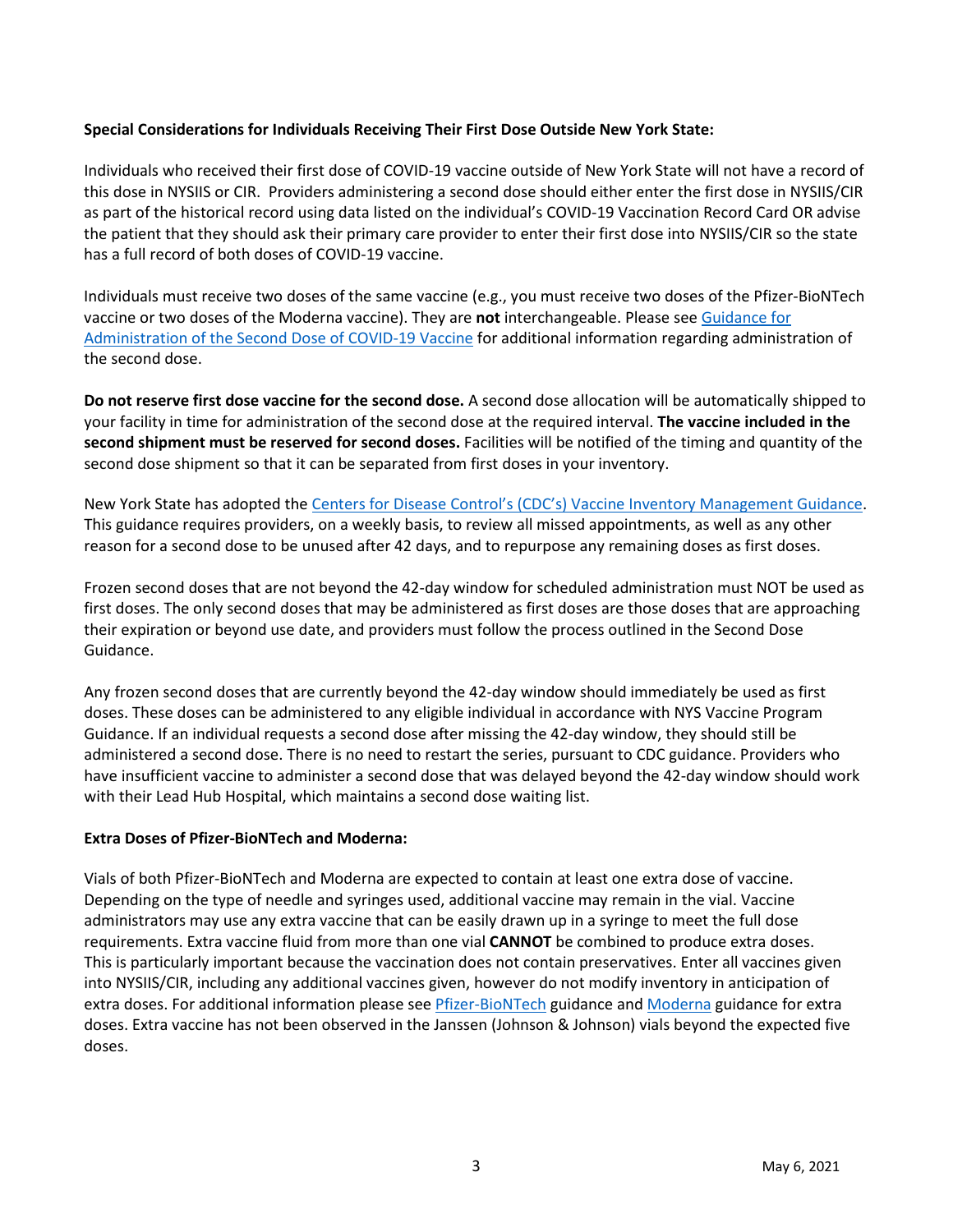## **Remaining COVID-19 Vaccine Doses:**

All vaccine providers must plan accordingly to make best efforts to ensure every dose of vaccine is administered.

All providers should attempt to keep a daily list of "stand by" eligible individuals to be notified for vaccine administration on short notice. "Stand by" lists must include individuals eligible for first and second doses. As soon as providers are aware that there are more doses than people to be vaccinated, "stand by" eligible individuals should be called, or other steps should be taken to bring additional eligible recipients to the facility or clinic before the acceptable use period expires. Each provider should contact their regional hub hospital to help facilitate the use of extra doses at the end of the clinic day.

### **Mandatory Vaccine Form:**

All individuals receiving the COVID-19 vaccine **must** complete the [New York State COVID-19 Vaccine Form](https://forms.ny.gov/s3/vaccine) for the first dose, and attest that they are eligible to be vaccinated. Pursuant t[o Executive Order 202.86,](https://www.governor.ny.gov/news/no-20286-continuing-temporary-suspension-and-modification-laws-relating-disaster-emergency) as extended, all practices, providers, and entities must confirm adherence to this requirement at the time of vaccine administration.

### **Proof of Eligibility**:

Individuals being vaccinated **must** provide proof of age.

Proof of age may include:

- Driver's license or non-driver ID;
- Birth certificate issued by a state or local government;
- Consulate ID;
- Current U.S passport or valid foreign passport;
- Permanent resident card;
- Certificate of Naturalization or Citizenship;
- Life insurance policy with birthdate; or
- Marriage certificate with birthdate.

The mandatory [New York State COVID-19 Vaccine Form](https://forms.ny.gov/s3/vaccine) includes demographic questions and a self-attestation and must be completed prior to vaccination. Minors must present identification to verify that they are at least 16 years of age or have a parent present to attest on their behalf.

### **Vaccine Safety**:

Post-vaccination monitoring is an essential part of the COVID-19 vaccination program. The Centers for Disease Control and Prevention (CDC) is promoting and encouraging all those being vaccinated to participate in V-Safe, a smart-phone based application that will allow those vaccinated to enter their symptoms in the days after vaccination using text messaging. V-Safe also provides reminders for the second dose and telephone follow up for anyone who reports medically significant adverse events. V-Safe materials can be found at [http://www.cdc.gov/vsafe,](http://www.cdc.gov/vsafe) including a V-Safe information sheet. Please print out the information sheet and hand to each person vaccinated. You must report any adverse events that occur after vaccination to the Vaccine Adverse Events Reporting System (VAERS) a[t info@VAERS.org](mailto:info@VAERS.org) or by calling 1-800-822-7967.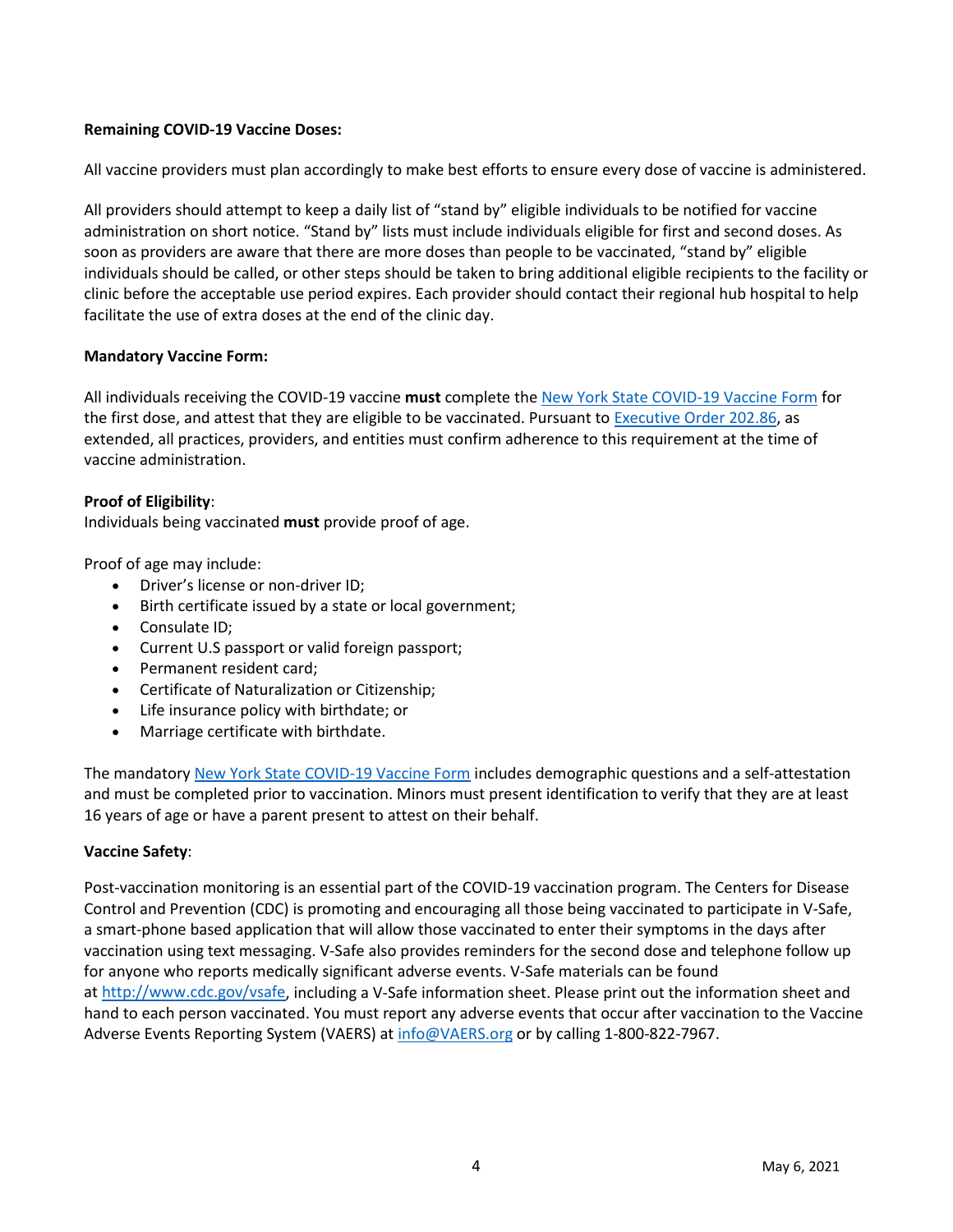# **Equity**:

Effort must be made to do outreach to persons age 16 and older in all communities and settings. Persons in areas that have a high social vulnerability index are particularly vulnerable to COVID-19 and should be notified about how they can receive vaccine.

#### **Communicating the Plan:**

Please be sure to clearly communicate prioritization to all staff.  

This guidance is in effect from the date of issuance until it is updated, or additional guidance is issued by NYSDOH. For questions, please contact the New York State Department of Health, Bureau of Immunization at [COVID19vaccine@health.ny.gov.](mailto:COVID19vaccine@health.ny.gov)